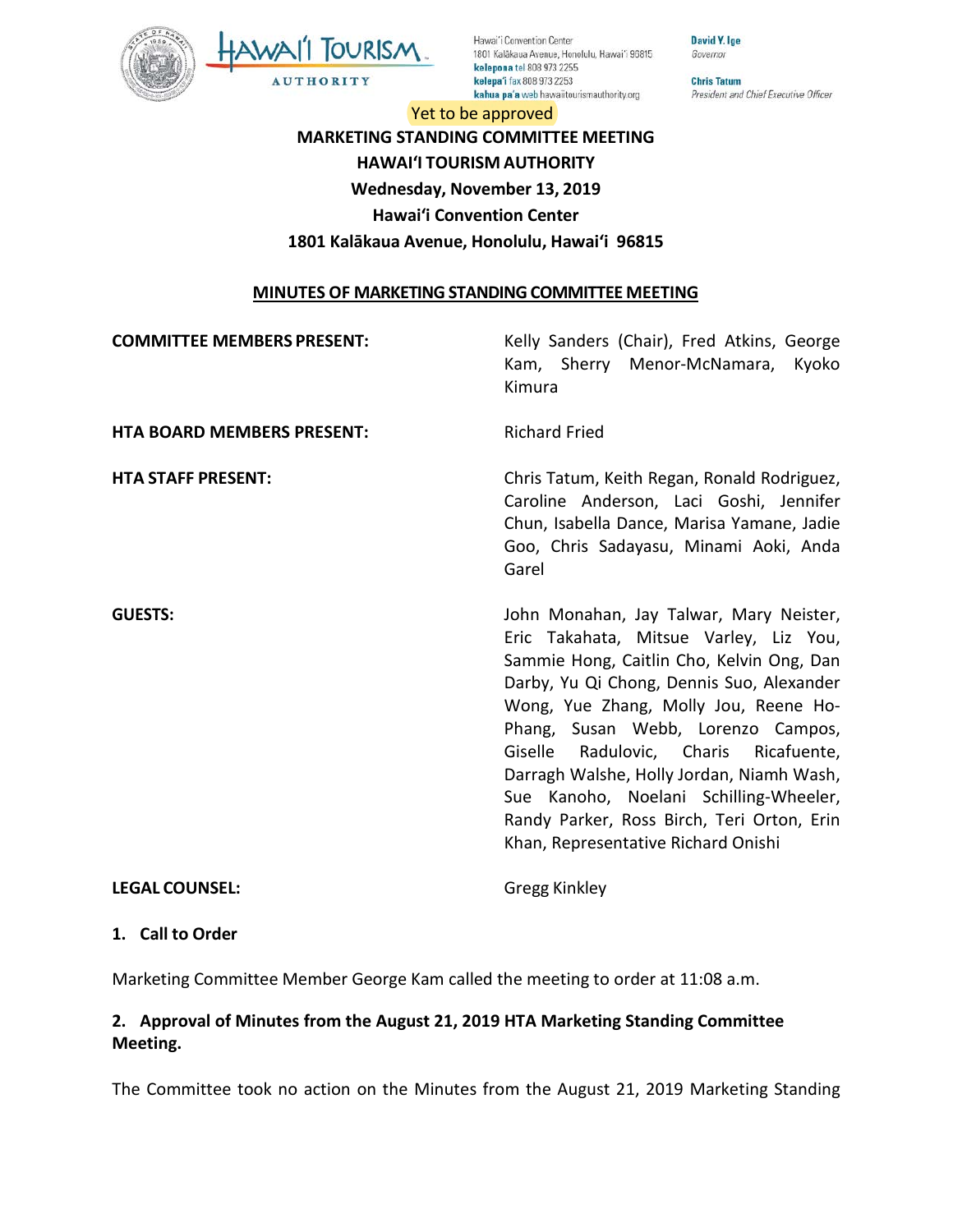Committee Meeting.

### **3. Presentation of the Global Marketing Team's 2020 Brand Management Plans, Including Market Conditions, Travel Trends, Target Audience, Consumer Strategy, Trade Strategy, MCI, and Responsible Tourism**

The Committee heard presentations from its global marketing teams. Each presentation included information on respective market conditions, travel trends, target audience, consumer strategy, trade strategy, MCI, and responsible tourism. Details of the teams' brand management plans were contained in the Committee Packet. First, Laci Goshi introduced John Monahan, CEO of Hawai'i Visitor and Conventions Bureau. Mr. Monahan recognized HVCB CEO Tom Mullen and the executive directors of the island chapters. HVCB's Jay Talwar gave the presentation on the U.S. market.

### **a. Canada**

Laci Goshi then introduced Susan Webb, President of VoX International, to give a presentation on Hawai'i Tourism Canada. Ms. Webb introduced the new brand manager for Canada, Lorenzo Campos, and gave a presentation on Hawai'i Tourism Canada's 2020 brand management plan. Ms. Webb explained that the target audience in Canada are "zoomers," baby boomers with zip. Ms. Webb also discussed millennials and differentiating messaging for different segments of millennials.

### **b. Oceania**

Chris Sadayasu, brand manager for Oceania, introduced Giselle Radulovic, Darragh Walshe and Charis Ricafuente of Hawai'i Tourism Oceania to give their presentation on Hawai'i Tourism Oceania's 2020 brand management plan. Mr. Walshe discussed market conditions and explained that the exchange rate between U.S. and Australian currency has hit a ten-year low, which effects affordability. He also noted that there has been a small drop in airlift. Ms. Radulovic discussed Hawai'i Tourism Oceania's target audience, which are couples, multigenerational families, and high-value travelers. Ms. Radulovic further explained that they are planning to have two major broadcasting events per year, and they recently hosted a campaign in partnership with Expedia which highlighted the character of each individual island. Next year, they plan to partner with non-tourist industry brands like Billabong and Fitness First to target experiential travelers. Ms. Ricafuente discussed Hawai'i Tourism Oceania's trade strategy and explained that travel trade continues to have a significant impact on the decisionmaking process, so they are providing trade support and ongoing training.

## **c. Europe**

Ms. Goshi introduced Niamh Walsh and Holly Jordan to discuss the Europe market. Their main focus is on the UK and Germany. Ms. Walsh said that Europe is experiencing a period of uncertainty due to Brexit. However, unemployment and interest rates are low, and GDP is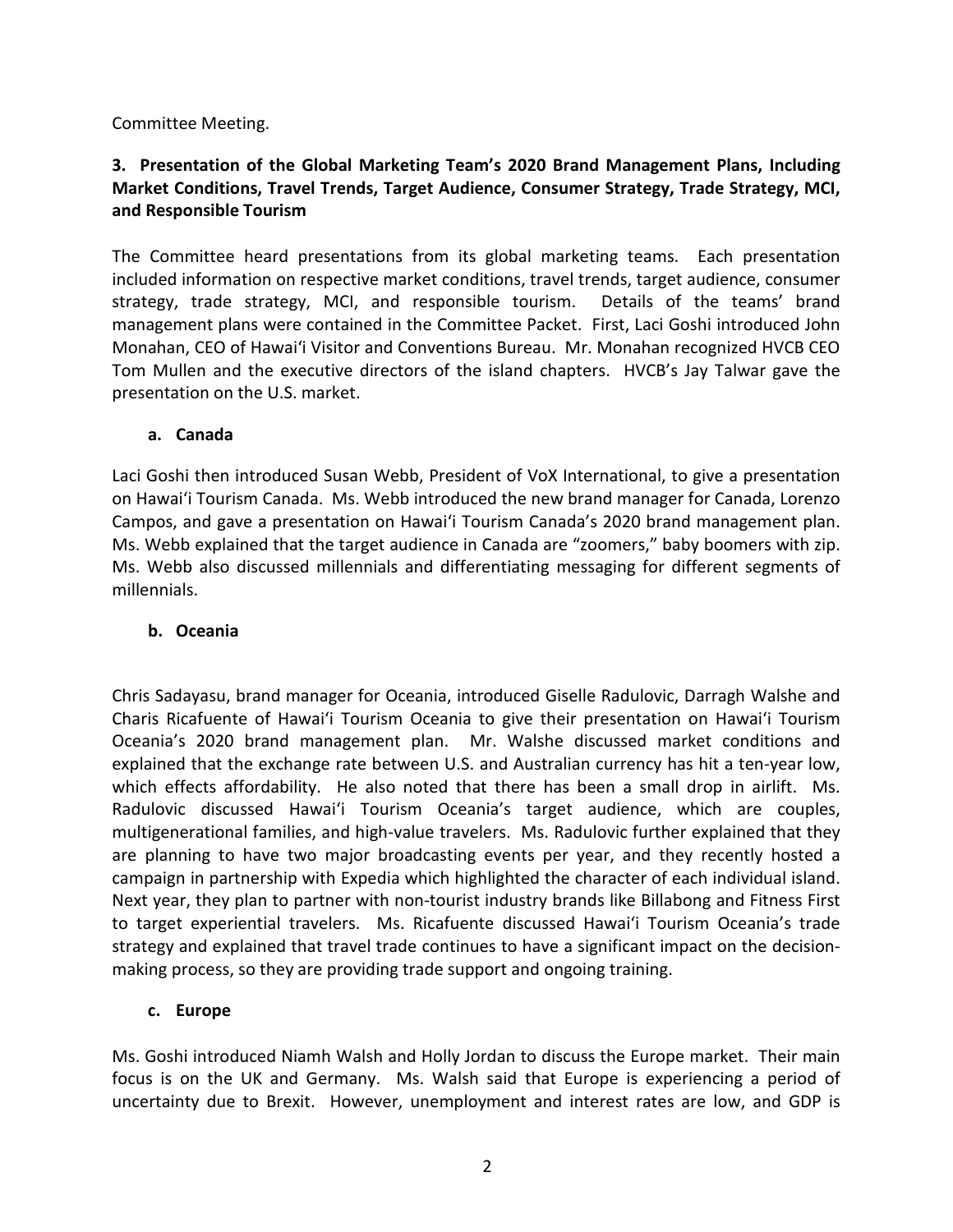increasing, so this has a positive effect on plans to travel. Based on their research, most UK travelers do not believe that Brexit will impact their travel. The outlook for outbound Europe is strong. Europe is the largest tourism source market, and it continues to grow. Of the top five spending traveler countries, three of the top five are European.

Ms. Walsh discussed the surge in interest in sustainable travel and traveling with a greater sense of purpose. Travelers want a sense of connection rather than just being observers. They are seeking transformative travel experience and give back to the communities they are traveling in. Europe is a desirable target audience because they have on average 5 weeks of annual vacation and can spend more time traveling. The specific targets are high value travelers and millennials, who plan to travel more and spend more on their trips. Ms. Walsh introduced Ms. Jordan to discuss the consumer strategy. Their approach is focused on inspiring travelers to travel and educating them on the uniqueness of each island. They are also focused on wellness travel. Their mission for 2020 is to lift the Hawaiian Islands out of the sea of sameness, so the core message is highlighting the individuality of each island through the theme of the aloha spirit. They will also be doing an integrated partnership with Just Breathe, a mindfulness media community. The purpose of partnering is to building authenticity. She noted that many Europeans, including high value travelers, still use traditional travel agents. The team's goal is to elevate awareness of the Hawai'i brand, increase expenditure and length of stay, and increase tourism contributions to the economy.

Ms. Kimura noted that there had been an increase in flights to Hawai'i from the U.S. mainland and Canada, and asked whether there was a proportional increase to neighbor islands. Ms. Webb responded that there were increased flights statewide. Ms. Kimura asked about Oceania's strategy to send more visitors to neighbor islands and how they would overcome the challenge of not having direct flights to neighbor islands. Mr. Walshe responded that sending visitors to neighbor islands is a challenge but that the increased number of flights from Southwest Airlines creates an opportunity. He added that about 25% of the market visit a neighbor island as part of their itinerary, especially as the average visit is 9 days. Mr. Talwar noted that 80% of the paid budget goes towards neighbor islands and only 20% goes towards O'ahu.

Mr. Atkins noted that Mr. Talwar said that Mexico is trending downward, and whether that was effecting Hawai'i. Mr. Talwar responded that Mexico is not a direct competitor of Hawai'i, and that travel time and costs can sometimes be higher for travel to Mexico than Hawai'i. Mr. Atkins also asked about the impact of investing in marketing in New York. Mr. Talwar responded that they have surveyed the impact of their communication plan and it has shown greater awareness in New York than in any other market, but that it will take time for this to develop into arrivals. He added that there is an opportunity in New York to grow the market and amplify the message across the country.

Ms. Kimura asked about HVCB's account for Hawai'i Convention Center (HCC) marketing. Mr. Talwar said that they are on the cusp of making that change. Mr. Monahan elaborated that they were developing the plan and updated the Board at the last meeting. They are in the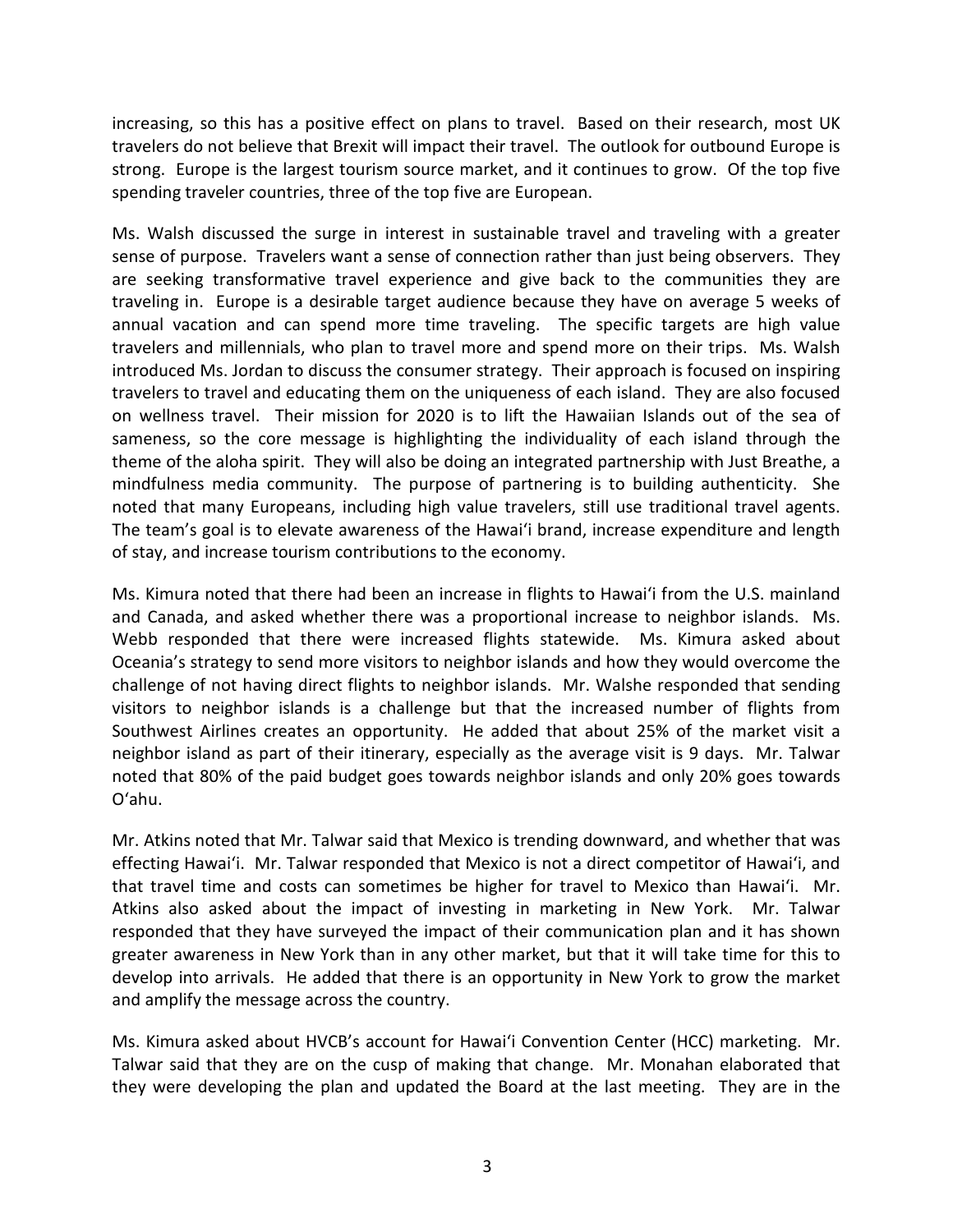process of developing a city-wide sale strategy. The single-property element is a role that will expand on January 1, 2020.

Mr. Atkins noted that Mr. Talwar said that Mexico is trending downward and asked whether that had an effect on Hawai'i. Mr. Talwar said that Mexico is not direct competition with Hawai'i and that travel time and cost can actually be more to Mexico under some circumstances. It is important to continue highlighting uniqueness. Mr. Atkins asked about the impact of investing in New York. Mr. Talwar responded that they have surveyed how well the communication plan is working at changing perception. So far, the data has shown greater awareness in the NY market more than any other market in the country. That will take time to develop into arrivals. This is the end of the third year of the program but they are working with an agency for a 2020 plan. There is an opportunity to grow the market in there and amplify the message across the country. Ms. Kimura asked HVCB asked whether there are different accounts for MCI in the US. Mr. Monahan said they are developing the plan for citywide strategy. Their role for single-property management will expand next year.

At 12:35 p.m., Chair Sanders called a break in the meeting for lunch. Chair Sanders resumed the meeting at 12:57 p.m.

### **d. Southeast Asia**

Jadie Goo introduced Kelvin Ong and Dan Darby to discuss Hawai'i Tourism Southeast Asia, which targets Malaysia, Singapore, and Thailand. He noted that this region is marked by an increase in middle income, their digital savvy, and increased usage of online travel agents. Mr. Ong stated that generally, even though only Singapore has the visa-waiver program, most visa applications are approved and Malaysia has a 98% approval rate. He also discussed the increase growth of outbound travel from these countries. Airlift accessibility is one of the most crucial factors as it is one of the only regions without direct flights.

Mr. Ong discussed travel trends. He explained that this region is extremely digitally savvy, but newspapers and the radio remain important sources of information. Newspapers are considered more reliable, and this region is known for its traffic congestion so radio is still commonly used. Southeast Asia has the second largest Halal travel population in the world, so they often look for Muslim-friendly destinations. They also have a young population that are looking for "Instagrammable" destinations.

Mr. Ong introduced Mr. Darby to discuss the consumer strategy for 2020. Mr. Darby said that the core branding message for 2020 is "Discovering Aloha". Due to the heavy emphasis on digital marketing, they will also be investing in analyzing the data. Some of the major campaigns include "Hawai'i Community Luau," "Aloha Facebook ChatBot," "SEA GoPro x Influencer Program," and "#DiscoverAloha Digital Campaign". They will work with the local MCI team and focus on incentives for long-haul destination seekers.

### **e. Taiwan**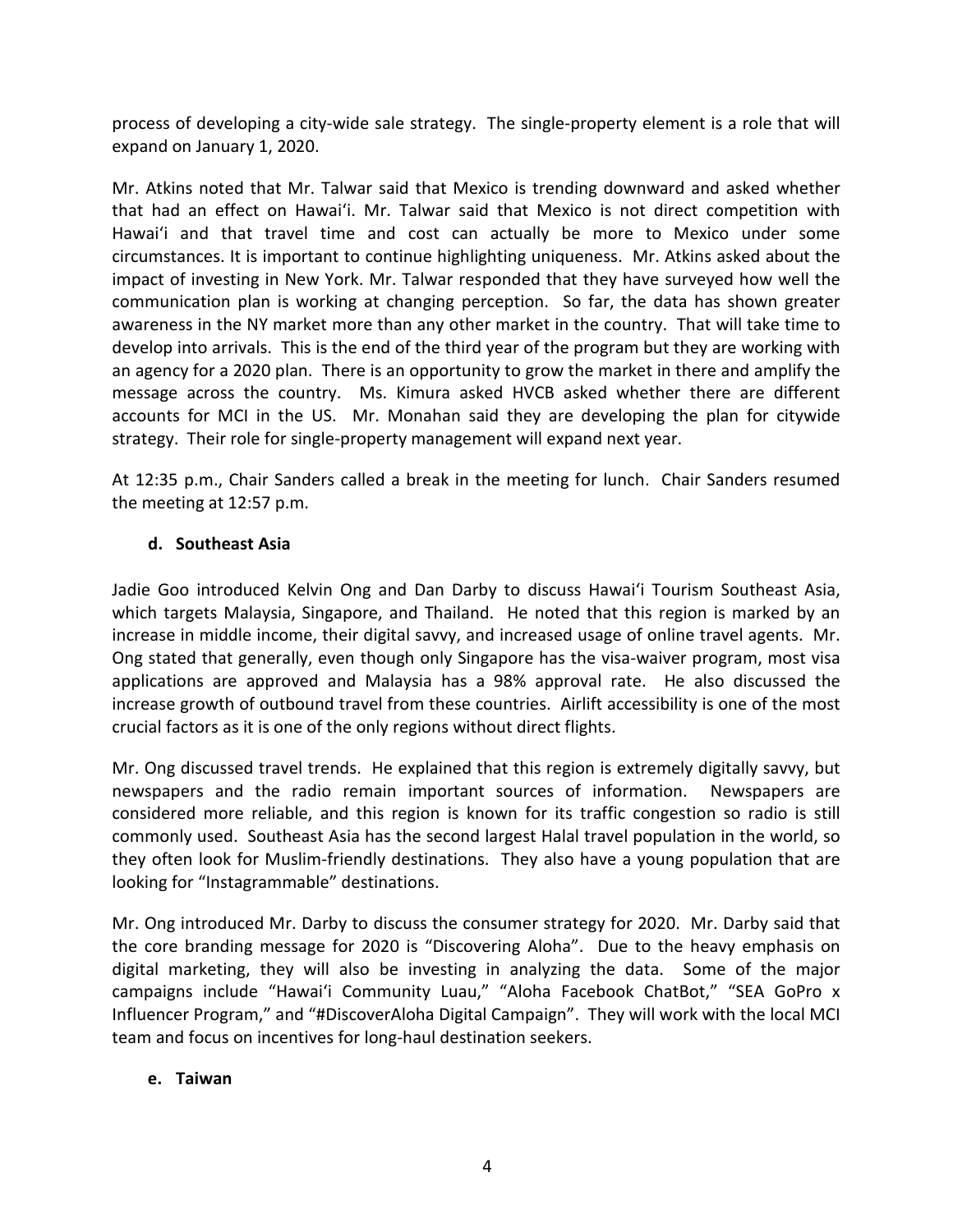Jadie introduced Molly Jou, the account director for Hawai'i Tourism Taiwan. Ms. Jou began with a discussion on the market conditions. Taiwan has a population of 23 million, the same as Australia. Taiwan does not require a visa to visit the U.S. She noted that there has been intense competition from Europe. There is also an election scheduled for January 2020, which may lead to a period of political uncertainty.

Ms. Jou explained that affluent millennials have been behind the increase in outbound travel. Their interests are diverse and they are attracted to unique activities. Family travel is also a popular activity among Taiwanese. Filial piety is a strong virtue in Taiwanese culture so families often travel together. There is also opportunity for Hawai'i as an LGBTQ wedding and honeymoon destination, as Taiwan is the first country in Asia to legalize same-sex marriage. She explained that the core brand message going into 2020 is "Sanctuary of Aloha".

## **f. China**

Ms. Goo introduced Dennis Suo, of Hawai'i Tourism China. Mr. Suo discussed consumer trends, particularly that destinations should rethink their view of Chinese outbound travelers as there are many misconceptions about Chinese visitors. Mr. Suo also discussed B2C2B Strategy, and integrating content marketing with the platforms that Chinese people use, like WeChat.

### **g. Korea**

Minami Aoki introduced Liz You to discuss Hawai'i Tourism Korea. Ms. You noted that market conditions have been affected by a chill in inter-Korea relations, and a trade war between South Korea and Japan. She said that Korean travelers want to connect with a destination on an emotional level. The first campaign she discussed is "Find Hawai'i, Get Inspired," travel based on the experience of other cultures, and the core message is that the travel experience will transform one's life.

### **h. Japan**

Ms. Aoki introduced Eric Takahata to discuss Hawai'i Tourism Japan (HT Japan). Mr. Takahata recognized Mitsui Varley, who is the country manager working out of the Japan office. Mr. Takahata stated that some of the issues that are affecting the Japan market include the US-China trade war and escalating tensions between Japan and South Korea. Japan outbound travel instability is being affected by an increase in the consumption tax, declining population, desire to save, the appeal of closer destinations, and natural disasters. The past two years have been very difficult for Japan due to a series of natural disasters, especially typhoons and earthquakes. Currently, Hawai'i is capturing about 8% of Japan's 11.2 million individuals that travel outbound. 16 new international slots have opened at Haneda Airport, and Mr. Takahata said that it is anticipated that three to five of those slots will be for Hawai'i. Narita and Haneda comprise 70% of the market.

Mr. Takahata echoed the sentiment of the other presenters in his discussion on the importance of digital media. He also discussed the rise of environmental stewardship messaging and noted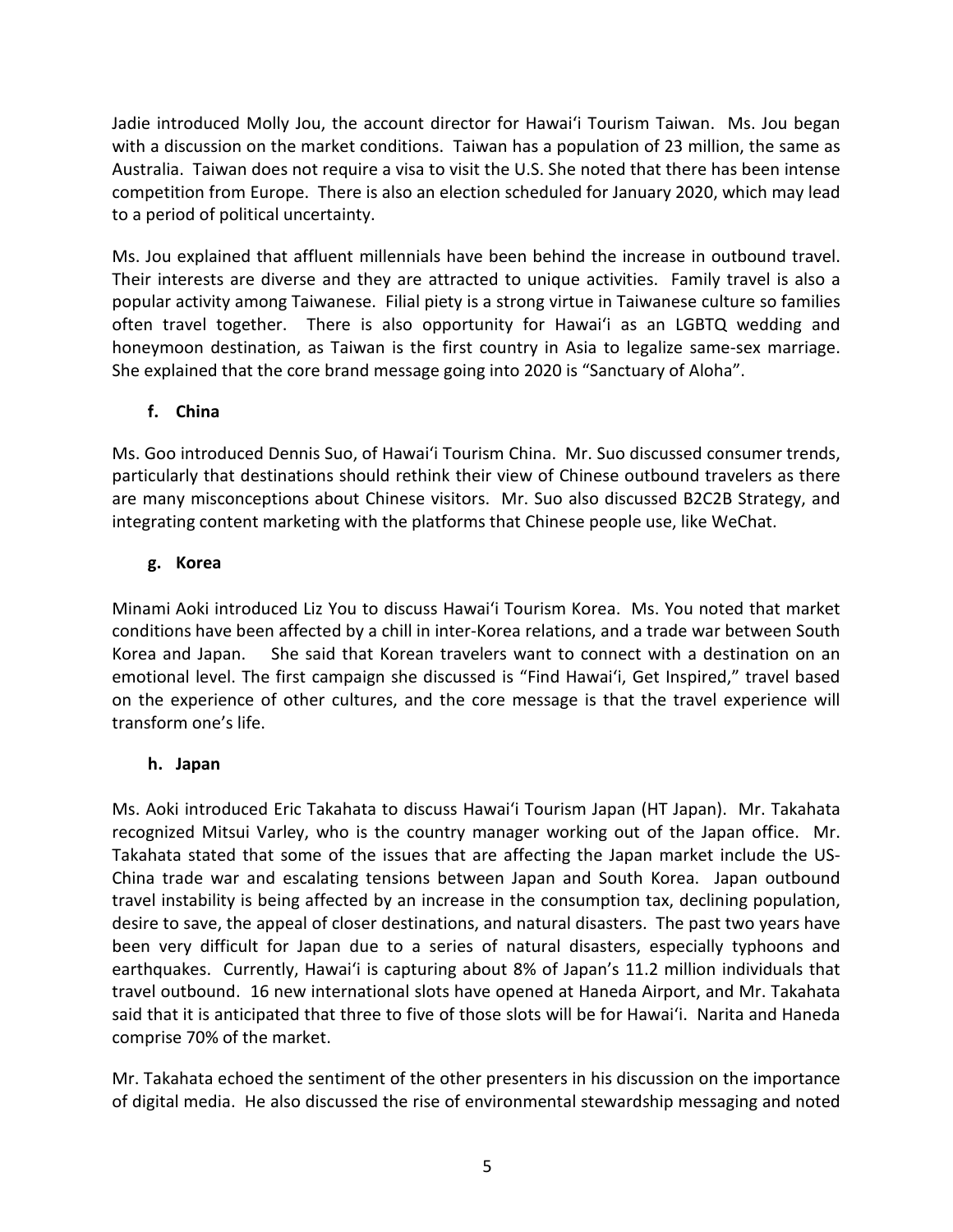that competing destinations are rebounding, including Europe, Thailand, Vietnam, and Guam.

HT Japan's target audience include high value travelers, romantic couples, experience seekers and millennials, and multi-generational families. Most of the visitors come from the Kanto and Kansai regions. Mr. Takahata noted that Japan and Hawai'i have a rich cultural alignment, and they are working on integrating that into the messaging. With the advent of the 2020 Olympics, HT Japan will also work on capitalizing on surfing to promote Hawai'i. Mr. Takahata also discussed the Aloha Program, HTJ's hallmark education platform promoting Hawai'i and its history, culture, and community. He further explained that their MCI strategy is to position Hawai'i as the closest US destination with consistent airlift and abundant accommodation options.

Ms. Kimura asked the representatives from Asia regional representatives how they were going to go after first-time visitors. On behalf of HT Japan, Ms. Varley said that there is going to be a new airbus flight and airlines are focusing on regional city promotions for feeder cities. The Kanto area around Tokyo is anticipated to increase because wholesalers, hoteliers, and airlines are focusing on dynamic packaging and direct flights. Wholesalers are focusing on Kyushu, Kugokushi area. She noted that HIS is preparing their  $40<sup>th</sup>$  anniversary. ANA is also putting resources into this market, as well as credit card companies because Hawai'i is the top destination where Japanese visitors use their credit cards. They are collaborating with different corporations that are putting efforts and resources in their Hawai'i campaigns. Mr. Takahata added that the millennial market and secondary city markets have the biggest potential, especially in light of charter flights that will be offering direct access.

On behalf of HT China, Mr. Suo noted that most Chinese are first-timers, but the most important step is to drive demand. He said that Hawai'i can stand out by emphasizing culture and natural beauty.

On behalf of HT Taiwan, Ms. Jou responded that they will be leveraging affordable airfares, and that there are a large number of air carriers that fly to Japan either directly or through connections through Korea and Japan. She added that they will be focusing on encouraging visitors to disperse and visit other islands. They are also using a multi-dimensional approach, including social and traditional media.

For HT Southeast Asia, Mr. Ong stated that Southeast Asia has been an untapped market for the past several years and 90% of visitors are first-time visitors. They are investing multichannel marketing and focusing on trade and MCI, because more companies are choosing long haul destinations for their events.

Ms. You, from HT Korea, said that 70% of visitors are first-time visitors. They will work on targeting secondary cities by working with tour operators who are on the front line. She added that in their market they will be utilizing Korean celebrities to influence first-time travelers, including appearances on nationwide television.

Chair Sanders questioned whether the increased slots at Haneda airport would have a